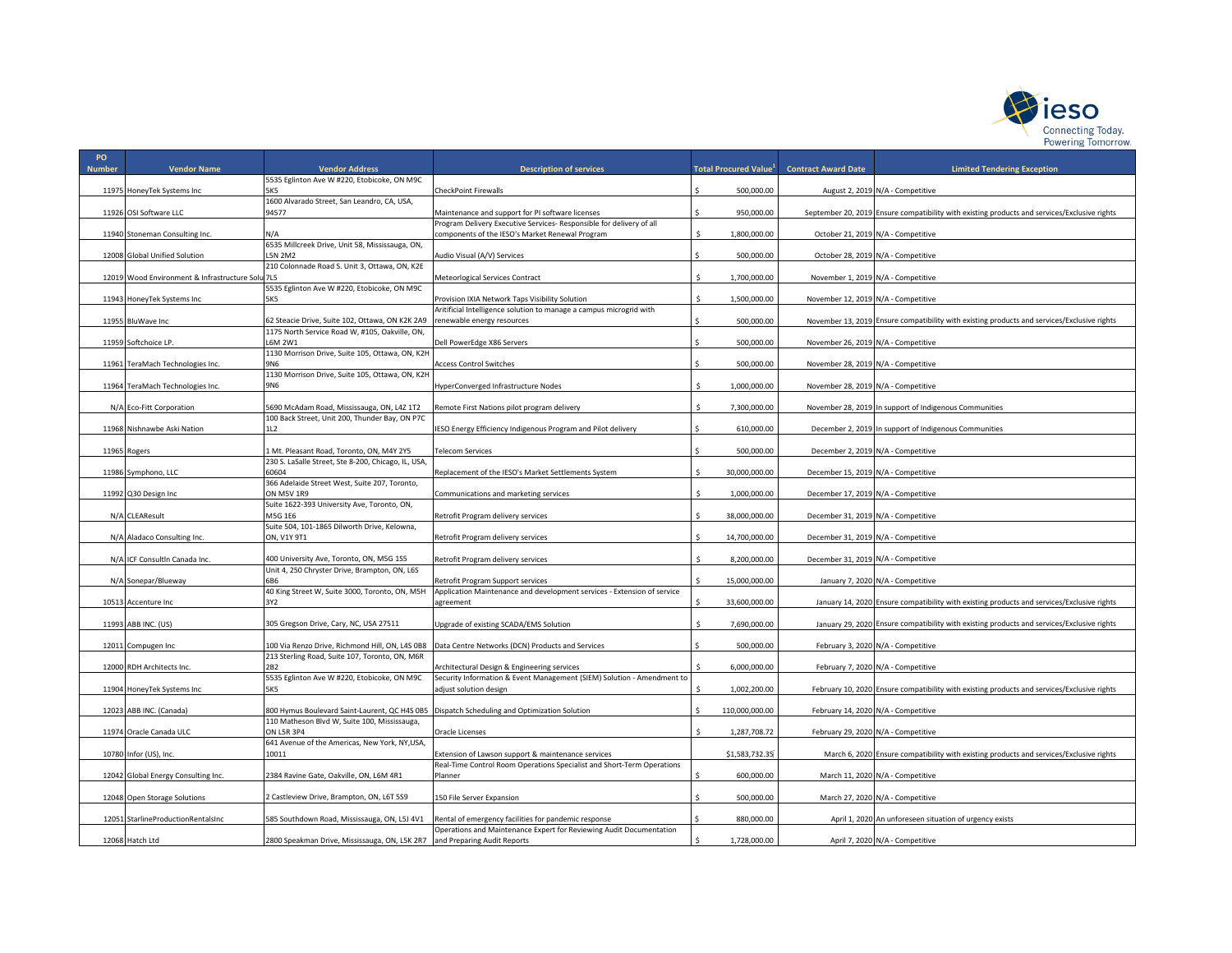|           |                                        |                                                                                                  | Market Power Mitigation Framework and Real-Time Cost Guarantee                                                   |               |                                      |                                                                                                                                                                        |
|-----------|----------------------------------------|--------------------------------------------------------------------------------------------------|------------------------------------------------------------------------------------------------------------------|---------------|--------------------------------------|------------------------------------------------------------------------------------------------------------------------------------------------------------------------|
|           | 12080 Hatch Ltd                        | 800 Speakman Drive, Mississauga, ON, L5K 2R7                                                     | Program Audit                                                                                                    | 500,000.00    |                                      | April 7, 2020 N/A - Competitive                                                                                                                                        |
|           | 12054 Anixter Canada Inc               | 200 Foster Cres, Mississauga, ON, L5R 3Y5                                                        | Panduit Rack Requirements                                                                                        | 500,000.00    |                                      | April 15, 2020 N/A - Competitive                                                                                                                                       |
|           |                                        | Suite 2119-120 Adelaide St W, Toronto, ON, M5H                                                   |                                                                                                                  |               |                                      | For additional goods or services where a change of vendor cannot be made                                                                                               |
|           | 11294 CenturyLink                      | Suite 105-1130 Morrison Drive, Ottawa, ON, K2H                                                   | Distributed Denial-of-Service (DDoS) Mitigation Services                                                         | 719,980.00    |                                      | April 28, 2020 for economic or technical reasons or would cause significant inconvenience                                                                              |
|           | 12065 TeraMach Technologies Inc.       | <b>ANG</b>                                                                                       | Cisco Catalyst 9500 switches                                                                                     | 500,000.00    |                                      | May 1, 2020 N/A - Competitive                                                                                                                                          |
|           |                                        | #105-1175 North Service Rd W, Oakville, ON,                                                      |                                                                                                                  |               |                                      |                                                                                                                                                                        |
|           | 12066 Softchoice LP.                   | <b>6M2W1</b><br>Box 506-1966 Tice Valley Blvd, Walnut Creek, CA,                                 | ell R740D Servers                                                                                                | 1,000,000.00  |                                      | May 1, 2020 N/A - Competitive                                                                                                                                          |
|           | 12075 Paul Gribik Consulting LLC       | 94595                                                                                            | Market Renewal Program Optimization Tasks                                                                        | 1,500,000.00  |                                      | May 11, 2020 N/A - Competitive                                                                                                                                         |
|           |                                        |                                                                                                  |                                                                                                                  |               |                                      |                                                                                                                                                                        |
|           | 5183 Open Access Technology Int'l      | 3660 Technology Drive NE, Minneapolis, 55418<br>Suite 1000-101 Second Street, San Francisco, CA, | Jpgrade to the network link to allow for more capacity.                                                          | 1,433,000.00  |                                      | May 21, 2020 Ensure compatibility with existing products and services/Exclusive rights                                                                                 |
|           | N/A Nexant Inc                         | 94105                                                                                            | Evaluation services for Interim Framework Commercial programs                                                    | 4,630,000.00  |                                      | February 21, 2020 N/A - Competitive                                                                                                                                    |
|           |                                        |                                                                                                  | Evaluation services for Interim Framework Low Income and First Nations                                           |               |                                      |                                                                                                                                                                        |
|           | N/A NMR Group Inc.                     | 50-2 Howard Street, Somerville, MA 02144<br>Suite 105 - 1130 Morrison Drive, Ottawa, ON,         | programs<br>Renewal of VMWARE licenses for virtualization technology that supports                               | 2,520,000.00  |                                      | February 21, 2020 N/A - Competitive                                                                                                                                    |
|           | 11911 TeraMach Technologies Inc.       | K2H 9N6                                                                                          | the HCI Virtualization Cluster                                                                                   | 1,000,000.00  |                                      | May 6, 2019 N/A - Competitive                                                                                                                                          |
|           |                                        | Suite 540 - 2570 W El Camino Real, Mountain                                                      |                                                                                                                  |               |                                      |                                                                                                                                                                        |
|           | 12139 TRICENTIS USA Corp               | View, CA, 94040<br>586 Windermere Ave, Ottawa, ON, K2A 2W5 /                                     | Quality assurance tools and maintanance<br>Compliance Auditing Services for CFF Wind Down, Interim Framework and | 4,500,000.00  |                                      | June 30, 2020 N/A - Competitive                                                                                                                                        |
|           | N/A Bronson Consulting / Ernst & Young | PO Box 251 Toronto Dominion Centre, Toronto,                                                     | <b>Funding Programs</b>                                                                                          | 1,660,750.00  |                                      | June 18, 2020 N/A - Competitive                                                                                                                                        |
|           |                                        | 828-1130 West Pender Street, Vancouver, BC,                                                      |                                                                                                                  |               |                                      |                                                                                                                                                                        |
|           | 12157 Midgard ConsultingIncorporated   | <b>V6E 4A4</b>                                                                                   | Pre-Construction Delivery Costs Review                                                                           | 612,500.00    |                                      | July 15, 2020 N/A - Competitive                                                                                                                                        |
|           | 10527 Open Text Corporation            | 275 Frank Tompa Drive, Waterloo, ON, N2L 0A1                                                     | Citadel License and maintenance                                                                                  | 509,715.32    |                                      | December 1, 2016 Ensure compatibility with existing products and services/Exclusive rights                                                                             |
|           |                                        | Bay Adelaide East, 22 Adelaide Street West,                                                      |                                                                                                                  |               |                                      | For additional goods or services where a change of vendor cannot be made                                                                                               |
|           | 11738 Deloitte LLP                     | Suite 200, Toronto, ON, M5H 0A9                                                                  | Cost Review of a Renewable Project                                                                               | 1,000,000.00  |                                      | February 21, 2019 for economic or technical reasons or would cause significant inconvenience                                                                           |
|           | 12152 Bell Canada                      | 5025 Creekbank Rd., 4th Flr. Mississauga, ON,<br>4W 0B6                                          | Communication technology for next-generation PBX replacement                                                     | 1,000,000.00  |                                      | For additional goods or services where a change of vendor cannot be made<br>July 20, 2020 for economic or technical reasons or would cause significant inconvenience   |
|           |                                        | 155 Gordon Baker Rd. Suite 501, North York, ON,                                                  |                                                                                                                  |               |                                      |                                                                                                                                                                        |
|           | 12181 Dell Computer Corporation        | <b>42H 3N5</b>                                                                                   | Red Hat Licences to support SCADA/EMS application refresh                                                        | 510,000.00    |                                      | October 1, 2020 N/A - Competitive                                                                                                                                      |
|           | 12190 Avante Solutions, Inc.           | 10 Four Seasons Place - Suite 1000, Toronto, ON,<br>M9B 6H7                                      | T Service Management Solution & Process Implementation                                                           | 3,999,999.99  | September 29, 2020 N/A - Competitive |                                                                                                                                                                        |
|           |                                        |                                                                                                  |                                                                                                                  |               |                                      |                                                                                                                                                                        |
|           | 12193 ABB Power Grids Canada Inc       | 300 Hymus Blvd, Saint-Laurent, QC, H4S 0B5                                                       | CPLEX/AMPL License and support                                                                                   | 6,845,000.00  |                                      | January 1, 2021 Ensure compatibility with existing products and services/Exclusive rights                                                                              |
|           | 11974 Oracle Canada ULC                | 110 Matheson Blvd W, Suite 100, Mississauga,<br>ON L5R 3P4                                       | Oracle Licenses                                                                                                  | 1,313,462.89  |                                      | February 29, 2020 Ensure compatibility with existing products and services/Exclusive rights                                                                            |
|           |                                        | 5025 Creekbank Rd., 4th Flr. Mississauga, ON,                                                    |                                                                                                                  |               |                                      | For additional goods or services where a change of vendor cannot be made                                                                                               |
|           |                                        |                                                                                                  |                                                                                                                  |               |                                      |                                                                                                                                                                        |
|           | 12234 Bell Canada                      | 4W 0B6                                                                                           | nternet Protocol Virtual Private Network Service                                                                 | 10,000,000.00 |                                      | November 30, 2020 for economic or technical reasons or would cause significant inconvenience                                                                           |
|           |                                        |                                                                                                  |                                                                                                                  | 1,500,000.00  |                                      |                                                                                                                                                                        |
|           | 12208 TELUS                            | Suite 300 - 229 Yonge St, Toronto, ON, M5B 1N9                                                   | IPS appliances and licenses                                                                                      |               |                                      | January 8, 2021 N/A - Competitive                                                                                                                                      |
|           | 12209 TELUS                            | Suite 300 - 229 Yonge St, Toronto, ON, M5B 1N10                                                  | <b>Intrusion Prevention System</b>                                                                               | 1,000,000.00  | December 18, 2020 N/A - Competitive  |                                                                                                                                                                        |
|           |                                        |                                                                                                  |                                                                                                                  |               |                                      |                                                                                                                                                                        |
|           | 12212 Optiv                            | O Box 15641, Station A, Toronto, M5W 1C1                                                         | ForcePoint Websense Requirements                                                                                 | 500,000.00    | December 18, 2020 N/A - Competitive  |                                                                                                                                                                        |
| 12246 IBM |                                        | 3600 Steeles Ave East, Markham, ON, L3R 9Z7                                                      | isco S&M Renewal                                                                                                 | 500,000.00    |                                      | May 1, 2021 N/A - Competitive                                                                                                                                          |
|           |                                        | Post Office Box No. 3402, Postal Station A,                                                      | Support for time critical in-process and final readiness reporting for the                                       |               |                                      |                                                                                                                                                                        |
|           | 12252 Gartner Canada Co.               | Toronto, ON, M5W 4C4                                                                             | MRP/RSS initiative                                                                                               | 800,000.00    |                                      | December 8, 2020 N/A - Competitive                                                                                                                                     |
|           | 12253 Informatica Corporation          | 2100 Seaport Blvd. Redwood City, CA, 94063                                                       | Data Governance tool                                                                                             | 1,000,000.00  | December 21, 2020 N/A - Competitive  |                                                                                                                                                                        |
|           |                                        |                                                                                                  |                                                                                                                  |               |                                      |                                                                                                                                                                        |
|           | 12265 Compugen Inc                     | 100 Via Renzo Drive, Richmond Hill, ON, L4S 0B8                                                  | Off Warranty Hardware Maintenance                                                                                | 750,000.00    |                                      | January 28, 2021 N/A - Competitive                                                                                                                                     |
|           | 12271 Computer Room Services Corp      | Unit 6, 75 Chambers Drive, Ajax, ON, L1Z 1E1                                                     | JPS Battery Replacement and Installation Services                                                                | 600,000.00    |                                      | February 2, 2021 N/A - Competitive                                                                                                                                     |
|           |                                        | #105-1175 North Service Rd W, Oakville, ON,                                                      |                                                                                                                  |               |                                      |                                                                                                                                                                        |
|           | 12276 Softchoice LP.                   | L6M 2W1<br>Suite 204, 5285 Solar Drive, Mississauga, ON,                                         | Dell PowerEdge Servers for the Oracle Refresh project                                                            | 750,000.00    |                                      | February 19, 2021 N/A - Competitive                                                                                                                                    |
|           | 11467 Stratejm Inc                     | <b>4W 5B8</b>                                                                                    | Security Operations Center Services                                                                              | 2,280,000.00  |                                      | February 21, 2021 N/A - Competitive                                                                                                                                    |
|           |                                        | 110 Matheson Blvd W, Suite 100, Mississauga,                                                     |                                                                                                                  |               |                                      |                                                                                                                                                                        |
|           | 12263 Oracle Canada ULC                | <b>ON L5R 3P4</b>                                                                                | Oracle DB Infrastructure Refresh                                                                                 | 3,402,648.17  |                                      | February 1, 2021 Ensure compatibility with existing products and services/Exclusive rights<br>For additional goods or services where a change of vendor cannot be made |
|           | 12300 Zayo Canada Inc.                 | Jnit A, 1821 30th Street, Boulder, CO, 80301                                                     | P-VPN technology services                                                                                        | 1,500,000.00  |                                      | February 4, 2021 for economic or technical reasons or would cause significant inconvenience                                                                            |
|           |                                        | #105-1175 North Service Rd W, Oakville, ON,                                                      |                                                                                                                  |               |                                      |                                                                                                                                                                        |
|           | 12302 Softchoice LP.                   | 6M 2W1<br>350 Burnamthorpe Rd W, #7 & 8, Mississauga,                                            | Dell PowerEdge R640 Server to be used for the MRP QA NM10 environment                                            | 750,000.00    |                                      | January 8, 2021 N/A - Competitive                                                                                                                                      |
|           | 12312 TEKsystems Canada Inc.           | ON, L5B 3J1                                                                                      | Procurement for Sr MDM Technical Analyst/specialist                                                              | 700,000.00    |                                      | March 18, 2021 N/A - Competitive                                                                                                                                       |
|           | 11419 Microsoft Canada Inc             | 320 Matheson Blvd West, Mississauga, ON L5R<br>3R1                                               | MS Premier support renewal                                                                                       | 675,000.00    |                                      | April 28, 2021 Ensure compatibility with existing products and services/Exclusive rights                                                                               |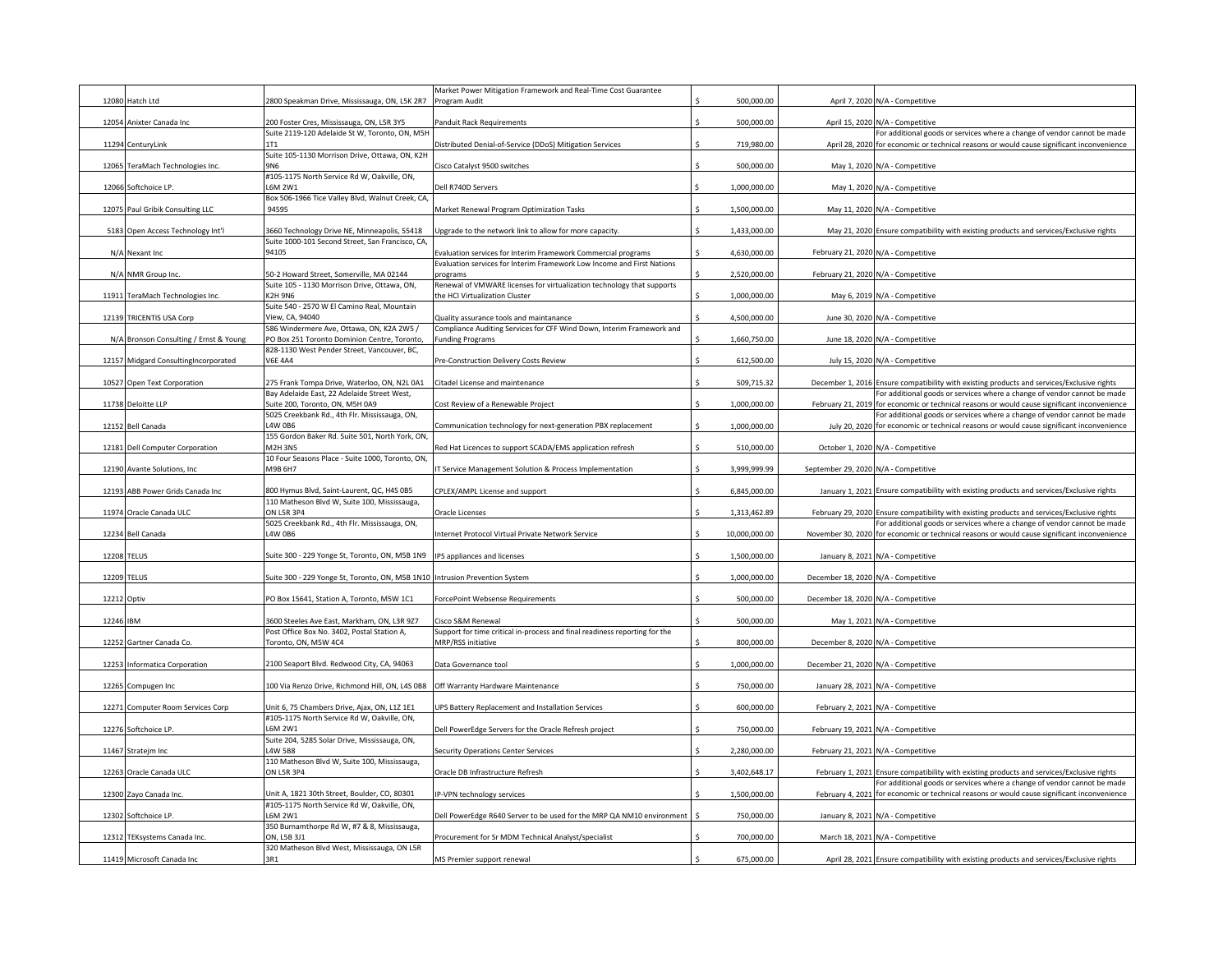|       |                                      | 321 Matheson Blvd West, Mississauga, ON L5R                                      |                                                                       |               |                                      |                                                                                                                                      |
|-------|--------------------------------------|----------------------------------------------------------------------------------|-----------------------------------------------------------------------|---------------|--------------------------------------|--------------------------------------------------------------------------------------------------------------------------------------|
| 12315 | Microsoft Canada Inc                 | 3R1                                                                              | Aicrosoft Enterprise Agreement renewal                                | 3,000,000.00  |                                      | April 1, 2021 Ensure compatibility with existing products and services/Exclusive rights                                              |
|       |                                      | P.O. Box 15320, Station A, Toronto, ON M5W                                       |                                                                       |               |                                      |                                                                                                                                      |
| 12319 | Insight Canada                       |                                                                                  | icenses for Microsoft Windows Server Datacenter Edition               | 500,000.00    |                                      | April 1, 2021 Ensure compatibility with existing products and services/Exclusive rights                                              |
|       |                                      | PO Box 70039, 1500 Avenue Road, Toronto,                                         |                                                                       |               |                                      |                                                                                                                                      |
|       | 12194 Kaihen Inc. (CDA Funds)        | <b>M5M 0A1</b>                                                                   | Control Room Operation                                                | 750,000.00    |                                      | September 7, 2020 N/A - Competitive                                                                                                  |
|       |                                      | 110 Matheson Blvd W, Suite 100, Mississauga,                                     |                                                                       |               |                                      |                                                                                                                                      |
|       | 12371 Oracle Canada ULC              | <b>ON L5R 3P4</b>                                                                | Oracle database infrastructure license and support                    | 650,000.00    |                                      | June 1, 2021 Ensure compatibility with existing products and services/Exclusive rights                                               |
|       |                                      | 1175 North Service Road W, #105, Oakville, ON,                                   |                                                                       |               |                                      |                                                                                                                                      |
|       | 12385 Softchoice LP.                 | 6M 2W1                                                                           | Dell 740XD PowerEdge servers                                          | 1,500,000.00  |                                      | January 8, 2021 N/A - Competitive                                                                                                    |
|       |                                      |                                                                                  |                                                                       |               |                                      |                                                                                                                                      |
| 12424 | Compugen Inc                         | 100 Via Renzo Drive, Richmond Hill, ON, L4S 0B8                                  | 10G fiber and copper SFP for multiple projects                        | 1,500,000.00  |                                      | June 3, 2021 N/A - Competitive                                                                                                       |
|       | The Urban Environment Centre         |                                                                                  |                                                                       |               |                                      |                                                                                                                                      |
| 12426 | (Toronto)                            | 74 Six Point Rd, Toronto, ON M8Z 2X2                                             | Call Centre services to support the microFIT Program                  | 4,000,000.00  |                                      | May 3, 2021 N/A - Competitive                                                                                                        |
|       |                                      |                                                                                  |                                                                       |               |                                      |                                                                                                                                      |
|       |                                      |                                                                                  |                                                                       |               |                                      |                                                                                                                                      |
| 12427 | Open Storage Solutions               | Castleview Drive, Brampton, ON, L6T 5S9                                          | Commvault Support, Maintenance and Renewal                            | 650,000.00    |                                      | June 15, 2021 N/A - Competitive                                                                                                      |
|       |                                      | Suite 400-4145 SW Watson Avenue, Beaverton,                                      |                                                                       |               |                                      |                                                                                                                                      |
|       | 12436 Exterro, Inc                   | US, 97008                                                                        | FOI e-Discovery tool to replace existing tool                         | 3,000,000.00  |                                      | June 15, 2021 N/A - Competitive                                                                                                      |
|       |                                      |                                                                                  |                                                                       |               |                                      |                                                                                                                                      |
|       | 12440 GDI Services (Canada) LP       | 60 Worcester Road, Etobicoke, ON M9W 5X2                                         | lanitorial services for the Clarkson Facility                         | 768.000.00    |                                      | June 18, 2021 N/A - Competitive                                                                                                      |
|       |                                      |                                                                                  |                                                                       |               |                                      |                                                                                                                                      |
|       | 12442 Bell Mobility                  | 5055 Sateliite Drive, Mississauga, ON L4W 5K7                                    | Mobiles phones and mobility services                                  | 750,000.00    |                                      | June 15, 2021 N/A - Competitive                                                                                                      |
|       |                                      |                                                                                  |                                                                       |               |                                      |                                                                                                                                      |
|       | 12481 CBCI TELECOM                   | 260 46E AVENUE, LACHINE, QC, H8T 2P3                                             | Boardroom Video Conferencing Services                                 | 750,000.00    |                                      | April 1, 2021 N/A - Competitive                                                                                                      |
|       |                                      | 5535 Eglinton Ave W #220, Etobicoke, ON M9C                                      |                                                                       |               |                                      |                                                                                                                                      |
| 12489 | HoneyTek Systems Inc                 | 5K5                                                                              | <b>NERC Checkpoint Firewall Requirement</b>                           | 1,500,000.00  | September 20, 2021 N/A - Competitive |                                                                                                                                      |
|       |                                      |                                                                                  |                                                                       |               |                                      |                                                                                                                                      |
|       |                                      |                                                                                  |                                                                       |               |                                      |                                                                                                                                      |
|       | 12490 Computacenter TeraMach Inc.    | Suite 105, 1130 Morrison Drive, Ottawa, K2H 9N6 85 F5 Load balancer Requirements |                                                                       | 2,000,000.00  | September 20, 2021 N/A - Competitive |                                                                                                                                      |
|       |                                      |                                                                                  |                                                                       |               |                                      |                                                                                                                                      |
|       | 12508 Brainsell Consulting Inc       | Suite 502 - 11 Soho Street, Toronto, ON, M5T 3L7 Workplace Investigations        |                                                                       | 750,000.00    |                                      | July 23, 2021 N/A - Competitive                                                                                                      |
|       |                                      | Suite 230, 175 Commerce Valley Dr. W.,                                           |                                                                       |               |                                      |                                                                                                                                      |
| 12520 | Newcomp Analytics Inc.               | Thornhill, ON, L3T 7P6                                                           | Tableau Licensing and Maintenance & Support                           | 1,210,000.00  |                                      | October 28, 2021 N/A - Competitive                                                                                                   |
|       |                                      | 5535 Eglinton Ave W #220, Etobicoke, ON M9C                                      |                                                                       |               |                                      |                                                                                                                                      |
| 12522 | HoneyTek Systems Inc                 | <b>5K5</b>                                                                       | Keysight Network Taps and Packet Broker Support & Maintenance Renewal | 750,000.00    |                                      | November 1, 2021 N/A - Competitive                                                                                                   |
|       |                                      | #207 - 267 West Esplanade, North Vancouver,                                      |                                                                       |               |                                      |                                                                                                                                      |
| 10611 | Equinox Software Design Corp         | <b>BC, V7M 1A5</b>                                                               | Renewal support agreement for Equinox CROW tool                       | 844,000.00    |                                      | September 28, 2021 Ensure compatibility with existing products and services/Exclusive rights                                         |
|       |                                      | Suite 1000, 555 Chabanel Street West, Montreal,                                  |                                                                       |               |                                      | For additional goods or services where a change of vendor cannot be made                                                             |
|       | 11048 Kronos Canadian Systems Inc.   | QC, H2N 2H8                                                                      | Renewal of Payroll and Time & Attendance System                       | 700,569.40    |                                      | October 4, 2021 for economic or technical reasons or would cause significant inconvenience                                           |
|       |                                      | Suite 1200-2 Sheppard Avenue East, Toronto,                                      |                                                                       |               |                                      |                                                                                                                                      |
|       | 12509 Alithya Digital Technology     | ON, M2N 5Y7                                                                      | Renewal of the Delphix software license                               | 1,000,000.00  |                                      | October 1, 2021 N/A - Competitive                                                                                                    |
|       |                                      | 6507C Mississauga Road, Mississauga, ON, L5N                                     |                                                                       |               |                                      |                                                                                                                                      |
|       |                                      | 146                                                                              |                                                                       |               |                                      |                                                                                                                                      |
| 10342 | Itron Canada Inc.                    |                                                                                  | <b>MV90 MAINTEANCE</b>                                                | 1,000,000.00  |                                      | January 3, 2022 Ensure compatibility with existing products and services/Exclusive rights                                            |
|       |                                      | Suite 201-31 Lakeshore Road East, Mississauga,                                   |                                                                       |               |                                      |                                                                                                                                      |
| 11643 | First Derivatives Canada, Inc.       | ON, L5G 4V5                                                                      | DDMS Software Support renewal                                         | 2,100,000.00  |                                      | November 30, 2021 Ensure compatibility with existing products and services/Exclusive rights                                          |
|       |                                      | 110 Matheson Blvd W, Suite 100, Mississauga,                                     |                                                                       |               |                                      |                                                                                                                                      |
| 11974 | Oracle Canada ULC                    | <b>ON L5R 3P4</b>                                                                | Oracle License Renewal                                                | 1,339,732.15  |                                      | November 11, 2021 Ensure compatibility with existing products and services/Exclusive rights                                          |
|       |                                      |                                                                                  |                                                                       |               |                                      | For additional goods or services where a change of vendor cannot be made                                                             |
| 12562 | IBM                                  | 3600 Steeles Ave East, Markham, ON, L3R 9Z7                                      | Meter Data Management/Repository ("MDM/R") renewal                    | 35,000,000.00 |                                      | April 1, 2024 for economic or technical reasons or would cause significant inconvenience                                             |
|       |                                      | 5th floor-800 Hymus Blvd, Saint-Laurent, QC,                                     |                                                                       |               |                                      |                                                                                                                                      |
|       | 12188 Hitachi Energy Canada Inc      | <b>14S OB5</b>                                                                   | DSO Agreement                                                         | 4,309,433.00  |                                      | December 15, 2021 N/A - Competitive                                                                                                  |
|       |                                      |                                                                                  |                                                                       |               |                                      |                                                                                                                                      |
|       | 12540 Sargent & Lundy Canada Company | 55 E. Monroe Street, Chicago, IL, 60603                                          | Planning Costs Study                                                  | 536,200.00    |                                      | November 4, 2021 N/A - Competitive                                                                                                   |
|       |                                      |                                                                                  |                                                                       |               |                                      |                                                                                                                                      |
| 12542 |                                      |                                                                                  |                                                                       |               |                                      |                                                                                                                                      |
|       |                                      | 333 Adelaide Street, East, #70, Toronto, ON,                                     |                                                                       |               |                                      |                                                                                                                                      |
|       | MZ Consulting Inc                    | M5A 4T4                                                                          | Nuclear Technical Support Services                                    | 750,000.00    |                                      | November 15, 2021 N/A - Competitive                                                                                                  |
|       |                                      | 50 Ste-Catherine West, #420, Montreal, QC, H2X                                   |                                                                       |               |                                      |                                                                                                                                      |
| 12556 | 6893449 CANADA INC.                  | 3V4                                                                              | Distributed Energy Resources (DER) Study Services                     | 1,100,000.00  |                                      | August 1, 2021 N/A - Competitive                                                                                                     |
|       |                                      |                                                                                  | Appian Business Process Management Suite (BPMS) development platform  |               |                                      |                                                                                                                                      |
| 12564 | Macedon Consulting, Inc.             | 11700 Plaza America Dr. #950, Reston, VA, 20190 support                          |                                                                       | 7,000,000.00  |                                      | November 19, 2021 N/A - Competitive                                                                                                  |
|       |                                      | Suite 1100-3280 Bloor Street West, Toronto,                                      |                                                                       |               |                                      |                                                                                                                                      |
| 12570 | ISA Cybersecurity Inc.               | ON, M8X 2X3                                                                      | Vulnerability and Penetration Testing                                 | 1,066,728.00  |                                      | December 6, 2021 N/A - Competitive                                                                                                   |
|       |                                      | 350 Burnamthorpe Rd W, #7 & 8, Mississauga,                                      |                                                                       |               |                                      |                                                                                                                                      |
|       | 12592 TEKsystems Canada Inc.         | ON, L5B 3J1                                                                      | Quality Assurance Analyst                                             | 940,000.00    |                                      | December 13, 2021 N/A - Competitive                                                                                                  |
|       |                                      | Suite 1700 - 1075 West Georgia Street,                                           |                                                                       |               |                                      |                                                                                                                                      |
| 11347 | <b>IPSOS LP</b>                      | Vancouver, BC, V6E 3C9                                                           | ReCX Market Research services                                         | 575,000.00    |                                      |                                                                                                                                      |
| 12146 | NMR Group, Inc                       | 50-2 Howard Street, Somerville, MA 02144                                         | Evaluations for EAP (Energy Affordability Program)                    | 900,000.00    |                                      | January 12, 2022 N/A - Competitive<br>February 22, 2022 N/A - Competitive                                                            |
|       |                                      |                                                                                  |                                                                       |               |                                      |                                                                                                                                      |
|       |                                      |                                                                                  |                                                                       |               |                                      | For additional goods or services where a change of vendor cannot be made                                                             |
|       |                                      |                                                                                  |                                                                       |               |                                      | for economic or technical reasons or would cause significant inconvenience                                                           |
|       | 12607 Rogers                         | Mt. Pleasant Road, Toronto, ON, M4Y 2Y5                                          | thernet service                                                       | 500,000.00    |                                      | November 26, 2021 and substantial duplication of costs.                                                                              |
|       |                                      |                                                                                  |                                                                       |               |                                      | For additional goods or services where a change of vendor cannot be made                                                             |
|       | 12608 Bell Canada                    | 5025 Creekbank Rd., 4th Flr. Mississauga, ON,<br>L4W 0B6                         | Telephony services                                                    | 2.500.000.00  |                                      | for economic or technical reasons or would cause significant inconvenience<br>January 14, 2022 and substantial duplication of costs. |